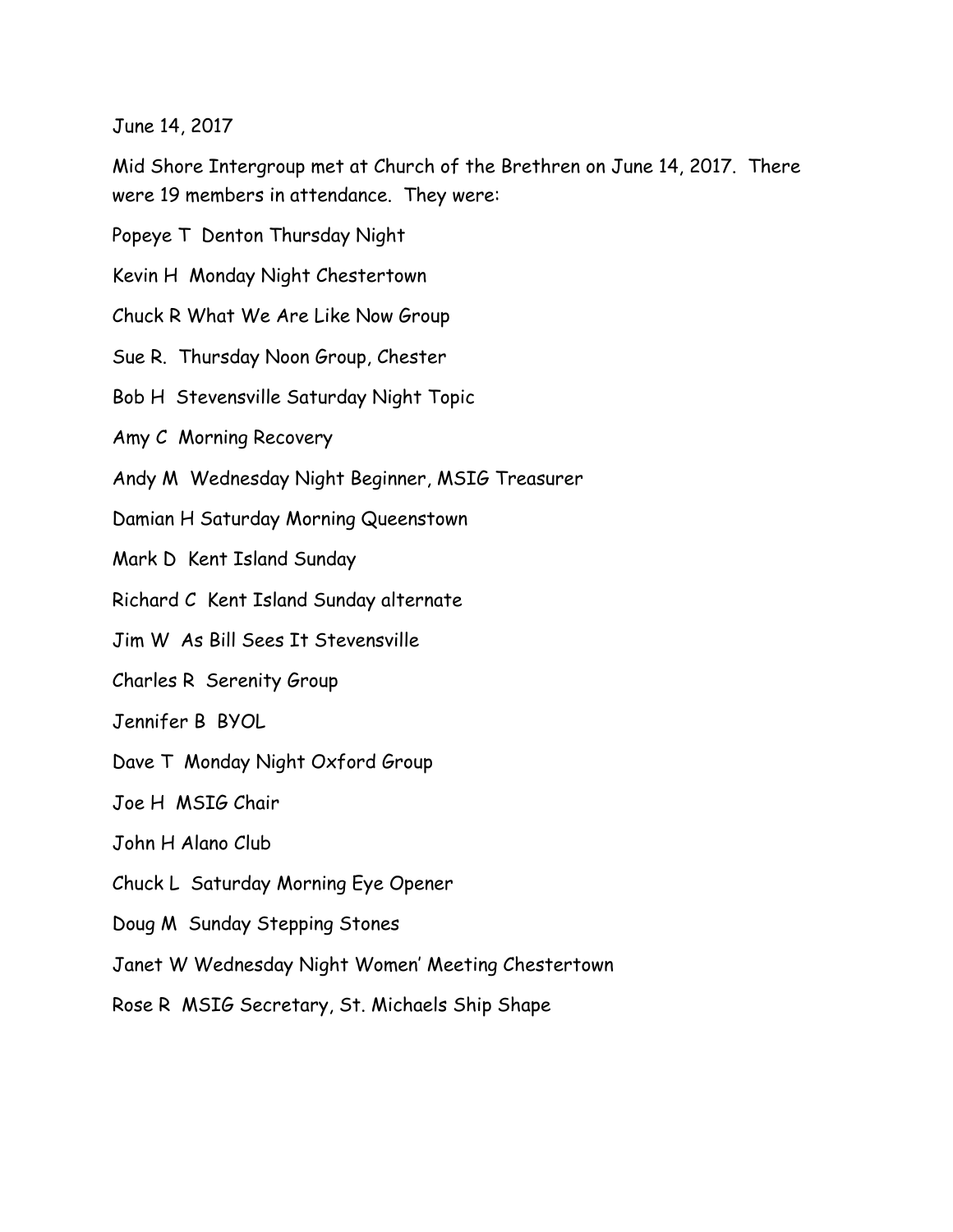The minutes were read and the printer issue was discussed. Jenn B had incurred expenses due to having to return the printer that had been approved at the previous month's meeting. She went to Staples to get flyers printed for the picnic. Joe said that we would vote on whether and what kind of printer to purchase later in the meeting. Jenn pointed out that the last Where & Whens cost \$75. Popeye called a point of order and suggested that this discussion should be held during Old Business. The minutes were then approved.

The Treasurer's report was read and approved.

PI/CPC - Chuck L reported that he was still waiting to attend meetings he had schedule with doctors.

Activities - Jenn B reported that she had spoken with Mrs. Richardson and Billy who does the cooking and all was on track. Jenn will take advantage of the  $4<sup>th</sup>$  of July sales on picnic items to purchase hot dog buns and hamburger rolls. We already have ample paper products. She has retrieved the e-mail address list from the old website and will be mailing flyers to everyone. There was some discussion about sharing a Women In Recovery e-mail list, as they are not necessarily AA, but it was decided that sharing the picnic flyers with them would be alright. Joe asked if we had procured a lifeguard, and Jenn replied that such cost had not been in the budget. She will ask people to bring tables and chairs. Joe said he will check on the band. Sue asked if the picnic was pet friendly, and we learned that the Richardsons do not prohibit dogs. Jenn will prepare signs and helium balloons to clarify directions.

Corrections - Joe spoke on service work and told us that he had received a call from a man working with D.C. juvenile offenders who had been unable to get assistance locally. Chuck R has been serving the Pre-Release Center for many years. The Center requires a 54 page application. Popeye told us that he had been able to bring meetings to the Pre-release Center with only two years sober. Now, with 20-plus years under his belt, he can't get permission from Caroline County to serve their population. Ironic, isn't it? Joe told us that, in July, a representative from MGS will speak on the Bridging the Gap Program.

New business - Linda J will give her report on the Maryland General Service Conference at the August meeting. There is an MGS seminar in Herndon on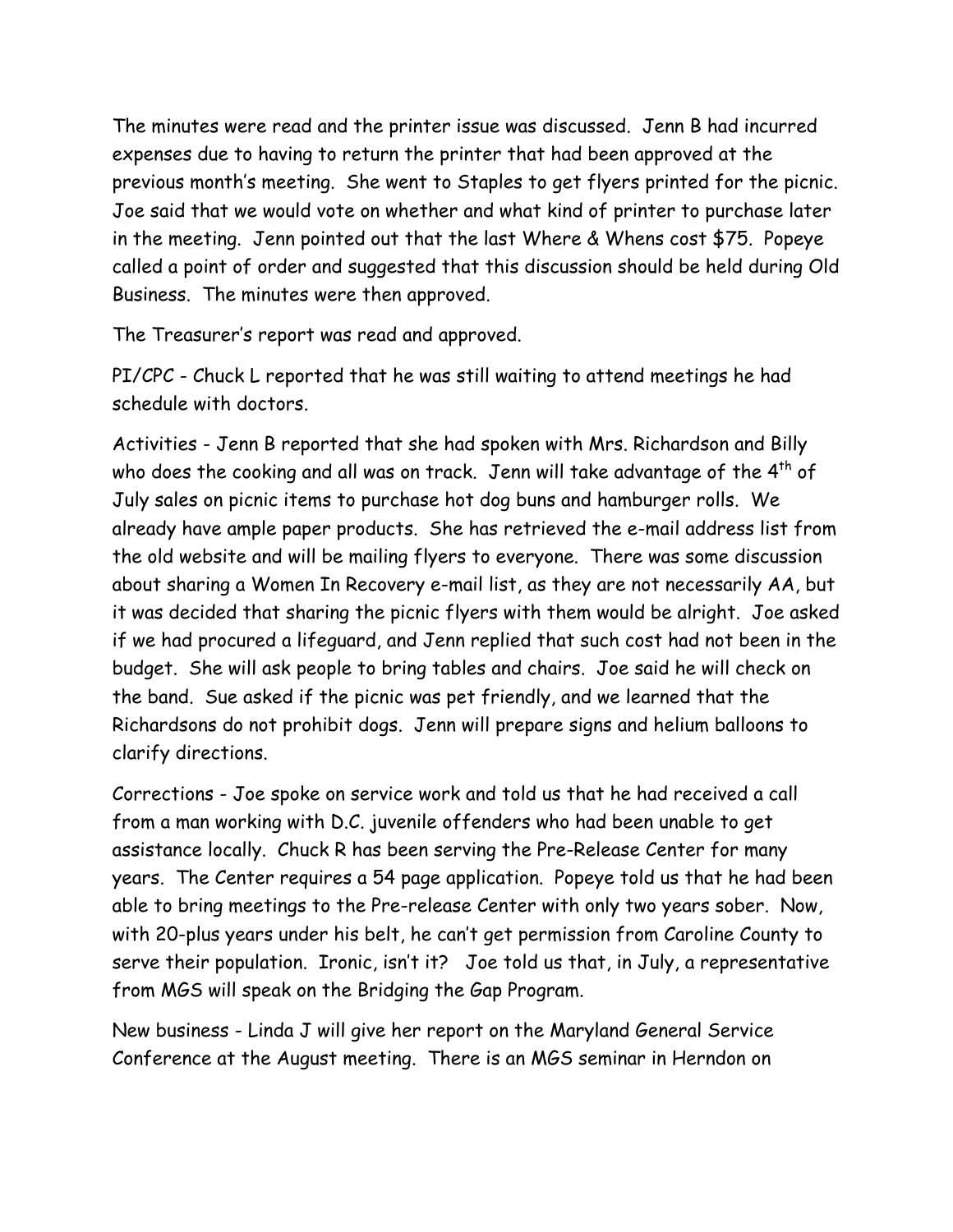October  $6^{th}$ ,  $7^{th}$ , and  $8^{th}$ . A motion was made and approved to fund the new chair and co-chair to attend this seminar.

Website - Paul D has offered to serve as a standby web servant if we give him the log in information. The new website is not quite ready to go yet, Mary J's report will be included with this month's minutes.

Office - Two printing services were suggested that are cheaper than Staples. Jim W asked about Richard's printer and Andy told us he has it. It was pointed out that the multiple printers we have in the office are obsolete. Joe said we have the money to buy a new printer, but asked do we really need one? Jenn cited the costs from past Treasurer's reports for and pointed out that a new printer would be less than \$160. Jim W added that a functioning Intergroup with a functioning office should have a printer and made a motion that we buy one. Doug pointed out that a home printer will not reel off 75 copies, and for jobs like that, it would be better to procure a printing service. Jenn noted that a laser printer can handle bigger jobs. A motion was made and passed to allow \$150 from the budget for a new printer, the make and model to be determined by the new panel. The key has been changed to the outside door of the Masonic Lodge.

New Business – It was proposed that MSIG should send money to World Service and Maryland General Service. Amy pointed out that most intergroups do not hold as much money in their treasury as we do. Chuck R pointed out Intergroup is not in the service structure that contains Maryland General or World Service. Charles R suggested that we take the issue of where to send MSIG funds to our home groups. Dave pointed out that MSIG doesn't even have a contributor number to be able to effectively contribute to the General Service structure. Joe added that the upcoming workshop would address this very issue. (Which, if I may say so, did not happen.) Chuck R suggested that we tell the home groups to temporarily stop contributing to MSIG. Sue R asked "What are we supposed to be doing with the money in the basket?" and the answer seemed to be that the money should be going to help another alcoholic.

Elections -

Amy stated her qualifications and was elected as Secretary by acclamation.

Andy stated his qualifications, and with a recommendation by Joe, was elected Chair by acclamation.